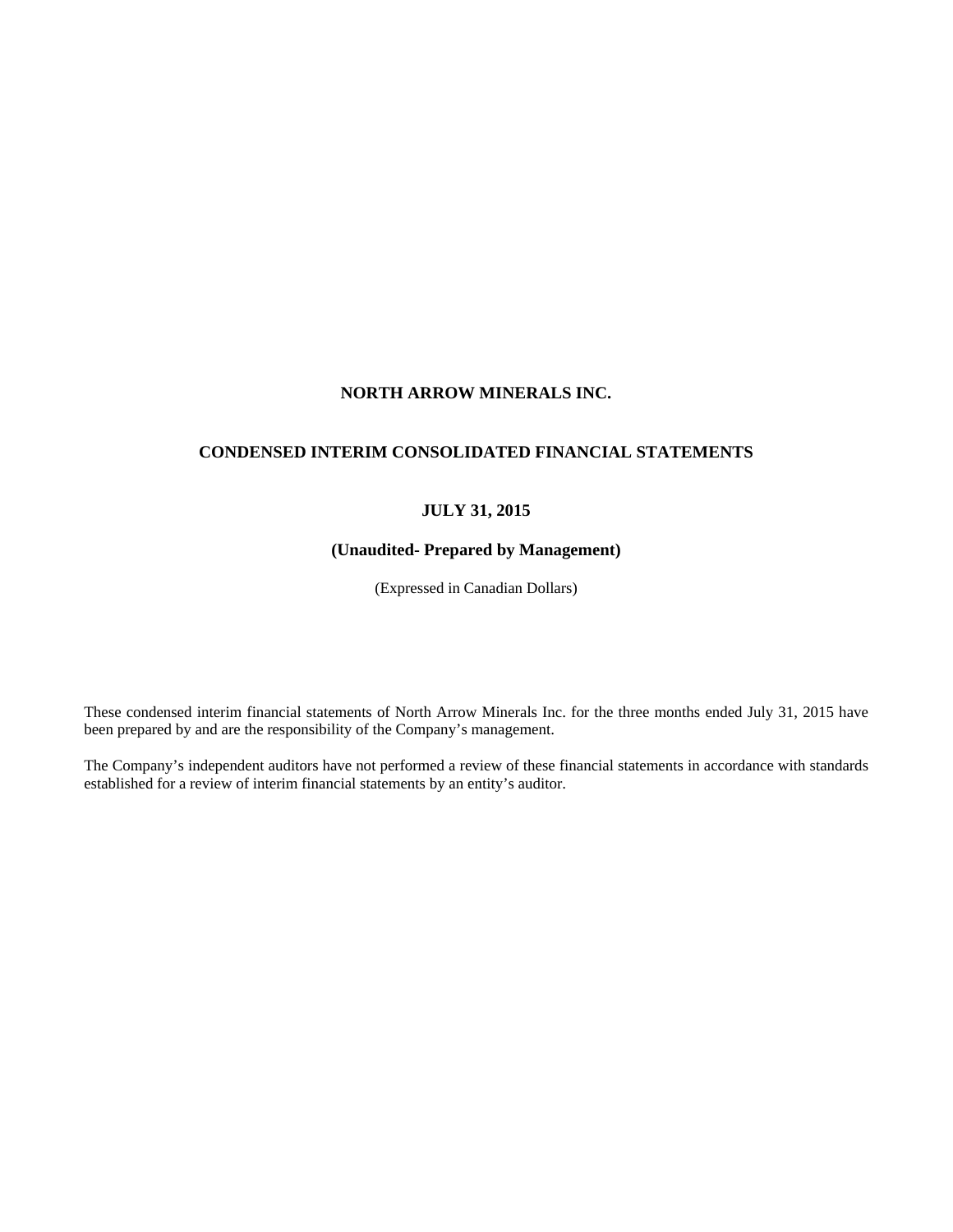# **NORTH ARROW MINERALS INC. CONDENSED INTERIM CONSOLIDATED STATEMENTS OF FINANCIAL POSITION As at (Unaudited- Prepared by Management) (Expressed in Canadian Dollars)**

|                                                   | July 31, 2015      | April 30, 2015   |
|---------------------------------------------------|--------------------|------------------|
| <b>ASSETS</b>                                     |                    |                  |
|                                                   |                    |                  |
| <b>Current</b>                                    |                    |                  |
| Cash                                              | \$<br>4,919,099    | \$<br>2,102,920  |
| Receivables (Note 5)                              | 33,388             | 99,933           |
| Marketable securities (Note 6)                    | 450                | 600              |
| Prepaid expenses and deposits                     | 104,385            | 64,706           |
|                                                   | 5,057,322          | 2,268,159        |
|                                                   |                    |                  |
| <b>Equipment</b> (Note 7)                         | 96,222             | 93,384           |
|                                                   |                    |                  |
| <b>Exploration and evaluation assets (Note 8)</b> | 11,037,808         | 10,636,032       |
|                                                   |                    |                  |
|                                                   | \$<br>16, 191, 352 | \$<br>12,997,575 |
|                                                   |                    |                  |
| <b>LIABILITIES</b>                                |                    |                  |
|                                                   |                    |                  |
| <b>Current</b>                                    |                    |                  |
| Accounts payable and accrued liabilities (Note 9) | \$<br>117,243      | \$<br>274,098    |
| Due to related parties (Note 11)                  |                    | 4,351            |
|                                                   | 117,243            | 278,449          |
|                                                   |                    |                  |
| <b>SHAREHOLDERS EQUITY</b>                        |                    |                  |
| Capital stock (Note 10)                           | 28,719,107         | 25,066,354       |
| Share-based payment reserve (Note 10)             | 3,068,119          | 2,985,473        |
| Investment revaluation reserve                    | (15,038)           | (14, 888)        |
| Deficit                                           | (15,698,079)       | (15, 317, 813)   |
|                                                   |                    |                  |
|                                                   | 16,074,109         | 12,719,126       |
|                                                   |                    |                  |
|                                                   | \$<br>16,191,352   | \$<br>12,997,575 |
|                                                   |                    |                  |
| Nature and continuance of operations (Note 1)     |                    |                  |

**Approved and authorized on behalf of the Board on September 24, 2015:**

*"D. Grenville Thomas"* Director *"Blair Murdoch"* Director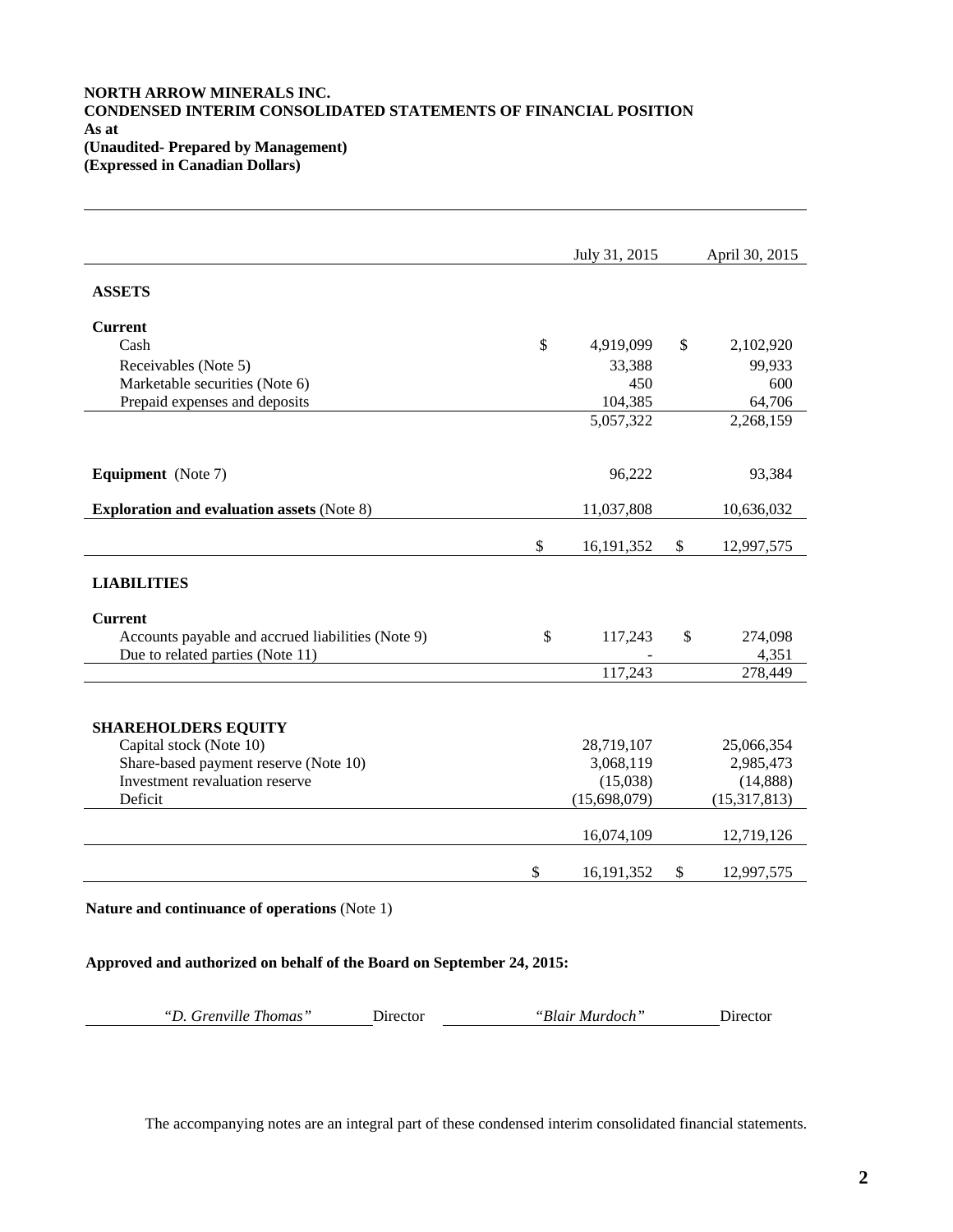# **NORTH ARROW MINERALS INC. CONDENSED INTERIM CONSOLIDATED STATEMENTS OF LOSS AND COMPREHENSIVE LOSS (Unaudited- Prepared by Management) For the Three Months Ended July 31, 2015 (Expressed in Canadian Dollars)**

|                                                                 | 2015             | 2014             |
|-----------------------------------------------------------------|------------------|------------------|
| <b>EXPENSES</b>                                                 |                  |                  |
| Advertising, promotion and travel                               | \$<br>9,114      | \$<br>46,889     |
| Consulting                                                      |                  | 14,826           |
| Depreciation                                                    | 4,618            | 2,514            |
| Office, miscellaneous and rent                                  | 38,400           | 36,743           |
| Professional fees                                               | 8,040            | 6,884            |
| Property investigation costs                                    | 123,519          | 10,977           |
| Regulatory and filing fees                                      | 5,270            | 1,237            |
| Salaries and benefits                                           | 117,539          | 111,549          |
| Share-based compensation (Note 10)                              | 82,646           | 189,454          |
|                                                                 |                  |                  |
|                                                                 | 389,146          | 421,073          |
|                                                                 |                  |                  |
| Interest and other income                                       | 7,373            | 20,133           |
| Foreign exchange                                                | 1.507            |                  |
|                                                                 | 8,880            | 20,133           |
| Net loss for the period                                         | (380, 266)       | (400, 940)       |
| Unrealized loss on available-for-sale financial assets (Note 6) | (150)            |                  |
| Comprehensive loss for the period                               | \$<br>(380, 416) | \$<br>(400, 940) |
| Basic and diluted loss per share                                | \$<br>(0.01)     | \$<br>(0.01)     |
| Weighted average number of common shares                        | 52,874,132       | 49,779,741       |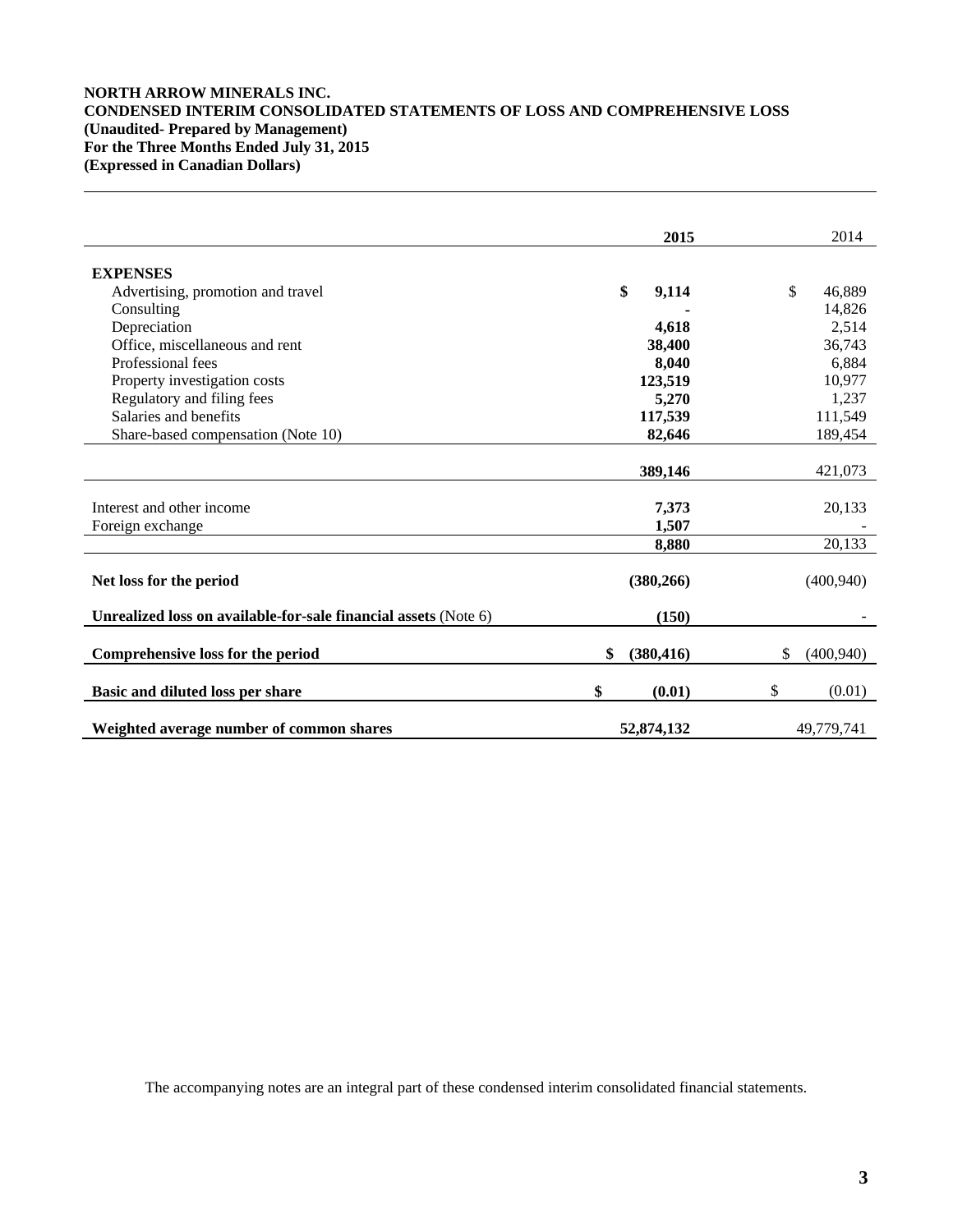# **NORTH ARROW MINERALS INC. CONDENSED INTERIM CONSOLIDATED STATEMENTS OF CASH FLOWS For the Three Months Ended July 31, 2015 (Unaudited- Prepared by Management) (Expressed in Canadian Dollars)**

|                                                        | 2015             | 2014             |
|--------------------------------------------------------|------------------|------------------|
| <b>CASH FLOWS FROM OPERATING ACTIVITIES</b>            |                  |                  |
| Loss for the period                                    | \$<br>(380, 266) | \$<br>(400, 940) |
| Items not involving cash:                              |                  |                  |
| Depreciation                                           | 4,618            | 2,514            |
| Share-based compensation                               | 82,646           | 189,454          |
| Changes in non-cash working capital items:             |                  |                  |
| Change in receivables                                  | 66,545           | (49, 912)        |
| Change in prepaid expenses                             | (39,679)         | (10,205)         |
| Change in accounts payable and accrued liabilities     | 18,566           | 1,840            |
| Change in due to related parties                       | (4, 351)         | (10,092)         |
|                                                        | (251, 921)       | (277, 341)       |
|                                                        |                  |                  |
| <b>CASH FLOWS FROM INVESTING ACTIVITIES</b>            |                  |                  |
| Expenditures on exploration and evaluation assets, net | (577, 197)       | (1,487,954)      |
| Purchase of equipment                                  | (7, 456)         | (4,551)          |
|                                                        | (584, 653)       | (1,492,505)      |
|                                                        |                  |                  |
| <b>CASH FLOWS FROM FINANCING ACTIVITIES</b>            |                  |                  |
| Proceeds from issuance of shares                       | 4,000,450        |                  |
| Share issuance costs                                   | (347, 697)       |                  |
|                                                        | 3,652,753        |                  |
|                                                        |                  |                  |
| Change in cash                                         | 2,816,179        | (1,769,846)      |
| Cash, beginning of year                                | 2,102,920        | 9,396,969        |
| Cash, end of the period                                | \$<br>4,919,099  | \$<br>7,627,123  |
|                                                        |                  |                  |
| Cash paid during the year for interest                 | \$               | \$               |
| Cash paid during the year for income taxes             | \$               | \$               |

**Supplemental disclosure with respect to cash flows (Note 13)**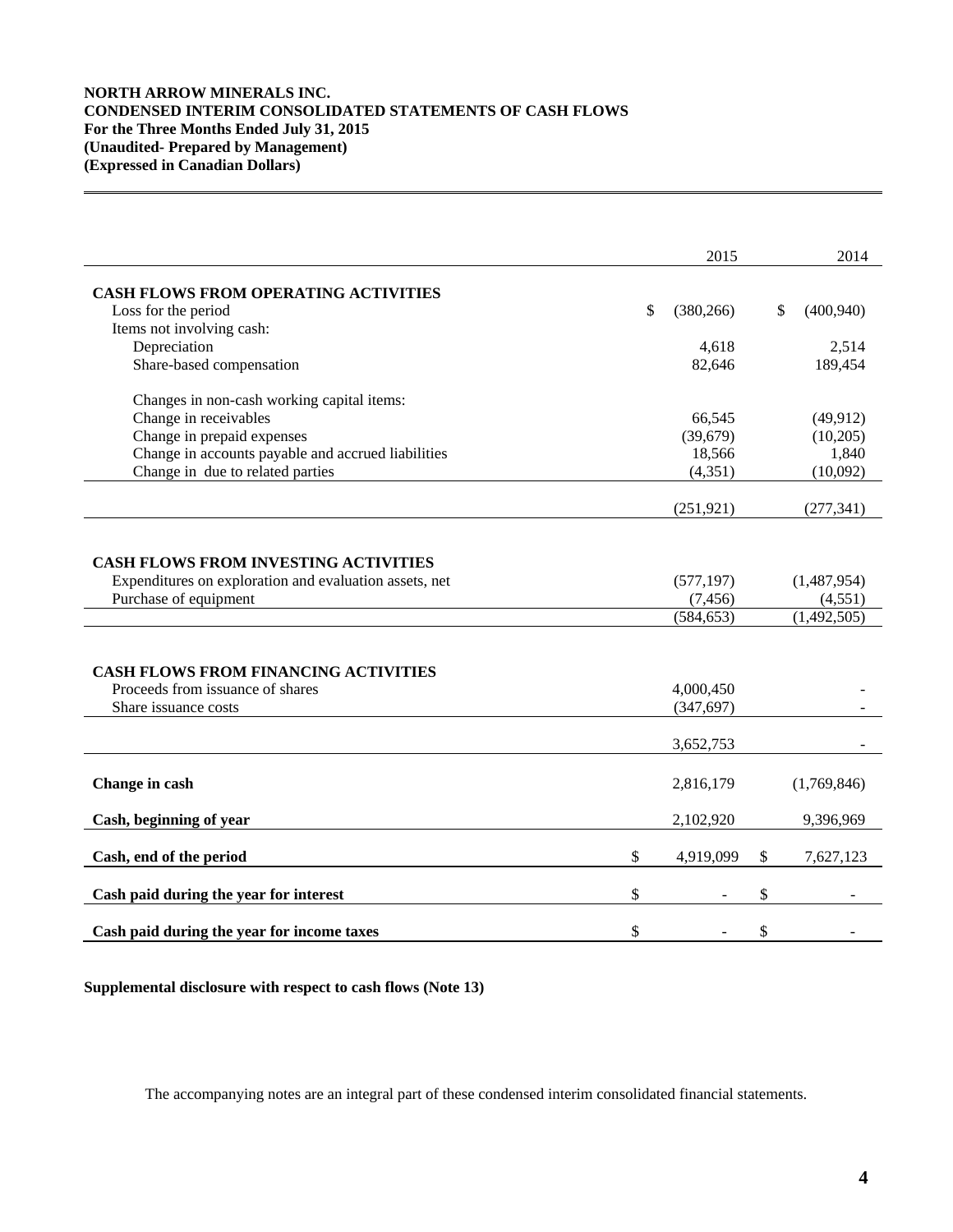## **NORTH ARROW MINERALS INC. CONDENSED INTERIM CONSOLIDATED STATEMENTS OF CHANGES IN EQUITY (Unaudited- Prepared by Management) (Expressed in Canadian Dollars)**

|                                                                                          | Number of<br><b>Shares</b> | Capital Stock | Share-based<br>payment<br>reserve | Investment<br>revaluation<br>reserve | Deficit         | Total                                      |
|------------------------------------------------------------------------------------------|----------------------------|---------------|-----------------------------------|--------------------------------------|-----------------|--------------------------------------------|
| Balance, April 30, 2014                                                                  | 49,779,741                 | \$24,918,104  | \$2,334,073                       | \$(14,213)                           | \$(13,706,218)  | \$13,531,746                               |
| Share-based compensation<br>Net loss                                                     |                            |               | 189,454                           |                                      | (400, 940)      | 189,454<br>(400, 940)                      |
| Balance, July 31, 2014                                                                   | 49,779,741                 | \$24,918,104  | \$2,523,527                       | \$(14,213)                           | \$(14,107,158)  | \$13,320,260                               |
|                                                                                          |                            |               |                                   |                                      |                 |                                            |
| Balance, April 30, 2015                                                                  | 49,944,741                 | \$25,066,354  | \$2,985,473                       | \$ (14,888)                          | \$ (15,317,813) | \$12,719,126                               |
| Share-based compensation<br>Net loss<br><b>Investment</b> loss<br>Private placement- net | 4,211,000                  | 3,652,753     | 82,646                            | (150)                                | (380, 266)      | 82,646<br>(380, 266)<br>(150)<br>3,652,753 |
| <b>Balance, July 31, 2015</b>                                                            | 54, 155, 741               | \$28,719,107  | \$3,068,119                       | \$ (15,038)                          | \$ (15,698,079) | \$16,074,109                               |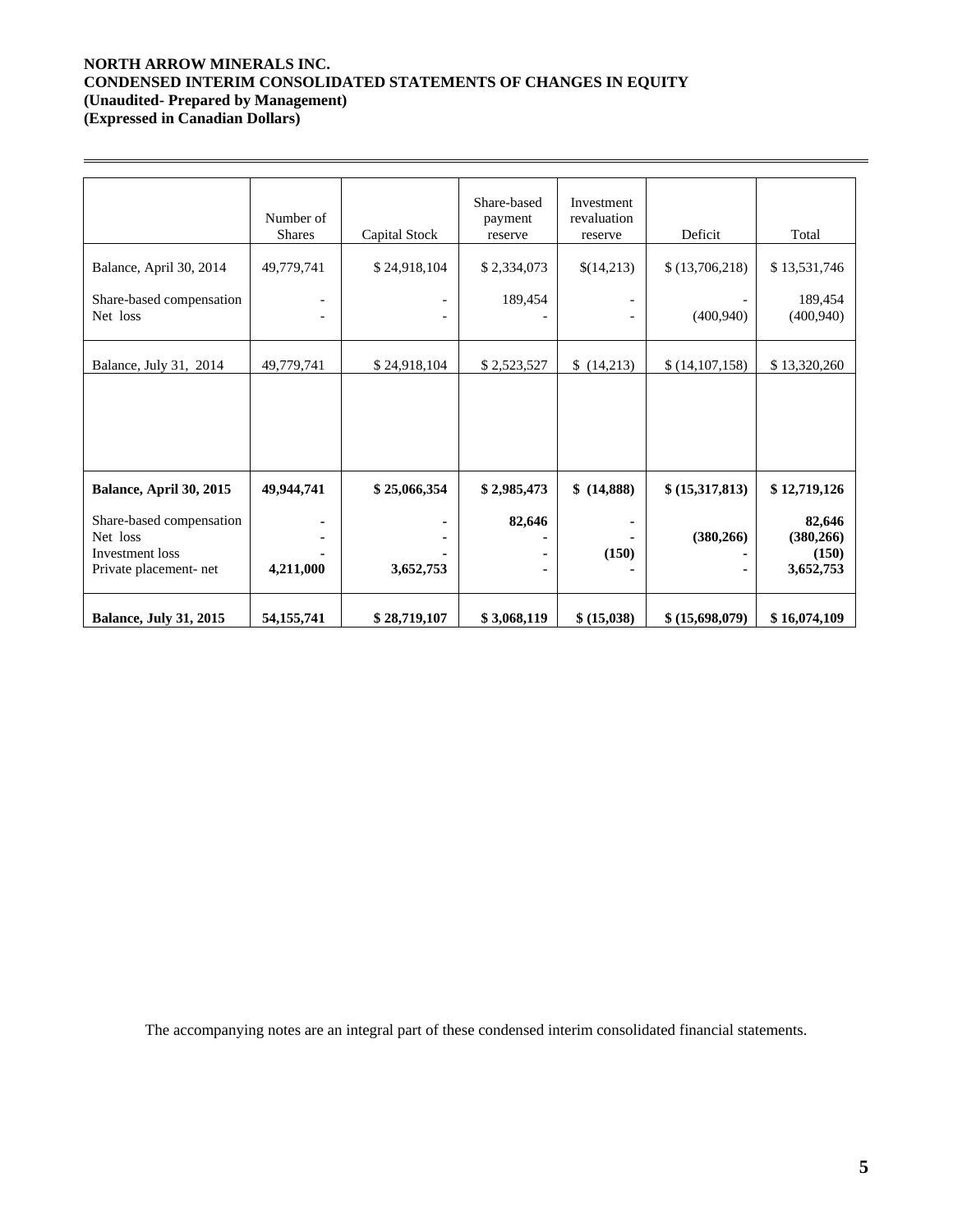# **1. NATURE AND CONTINUANCE OF OPERATIONS**

 $\overline{a}$ 

North Arrow Minerals Inc. (the "Company") is incorporated federally under the laws of the Canada Business Corporations Act ("CBCA").

The consolidated financial statements of the Company are presented in Canadian dollars, which is the functional currency of the Company.The Company trades on the TSX Venture Exchange (TSXV – NAR) and its registered office address is Ste. #960-789 West Pender Street, Vancouver, BC, Canada V6C 1H2.

The Company's principal business activity is the acquisition and exploration of exploration and evaluation assets. To date, the Company has not generated significant revenues from operations and is considered to be in the exploration stage.

The Company is in the process of acquiring and exploring its exploration and evaluation assets and has not yet determined whether these properties contain reserves that are economically recoverable. These condensed interim consolidated financial statements have been prepared on the assumption that the Company will continue in operation for the foreseeable future and will be able to realize assets and discharge liabilities in the normal course of operations. At July 31, 2015, the Company has a deficit of \$15,698,079, no current source of revenue and may require additional funding to meet its planned activities beyond the upcoming fiscal year. The Company's continuation as a going concern is dependent on the successful results from its mineral property exploration activities and its ability to raise equity capital or borrowings sufficient to meet current and future obligations. There can be no assurances that management's plans for the Company will be successful. These material uncertainties may cast significant doubt upon the Company's ability to continue as a going concern. These financial statements do not include any adjustments to the recoverability and classification of assets and liabilities that might be necessary, should the Company be unable to continue as a going concern.

# **2. BASIS OF PRESENTATION**

## **a) Statement of Compliance.**

These condensed interim consolidated financial statements have been prepared in accordance with International Financial Reporting Standards ("IFRS") as issued by the International Accounting Standards Board ("IASB") and interpretations of the International Financial Reporting Interpretations Committee ("IFRIC") and specifically with IFRS applicable to the preparation of interim financial statements, including IAS 34, Interim Financial Reporting (IAS 34). These condensed interim consolidated financial statements should be read in conjunction with the Company's audited financial statements for the year ended April 30, 2015. These financial statements are presented in Canadian dollars unless otherwise noted.

## **b) Principles of Consolidation**

The comparative consolidated financial statements include the accounts of the Company and its wholly-owned inactive subsidiary Compania Minera North Arrow Chile Limitada ("Minera"). All inter-company transactions and balances have been eliminated upon consolidation. Effective September 22, 2014, the Company completed the wind-up of Minera, the Company's only subsidiary.

## **c) Historical cost**

These consolidated financial statements have been prepared on a historical cost basis except for certain financial instruments measured at fair value.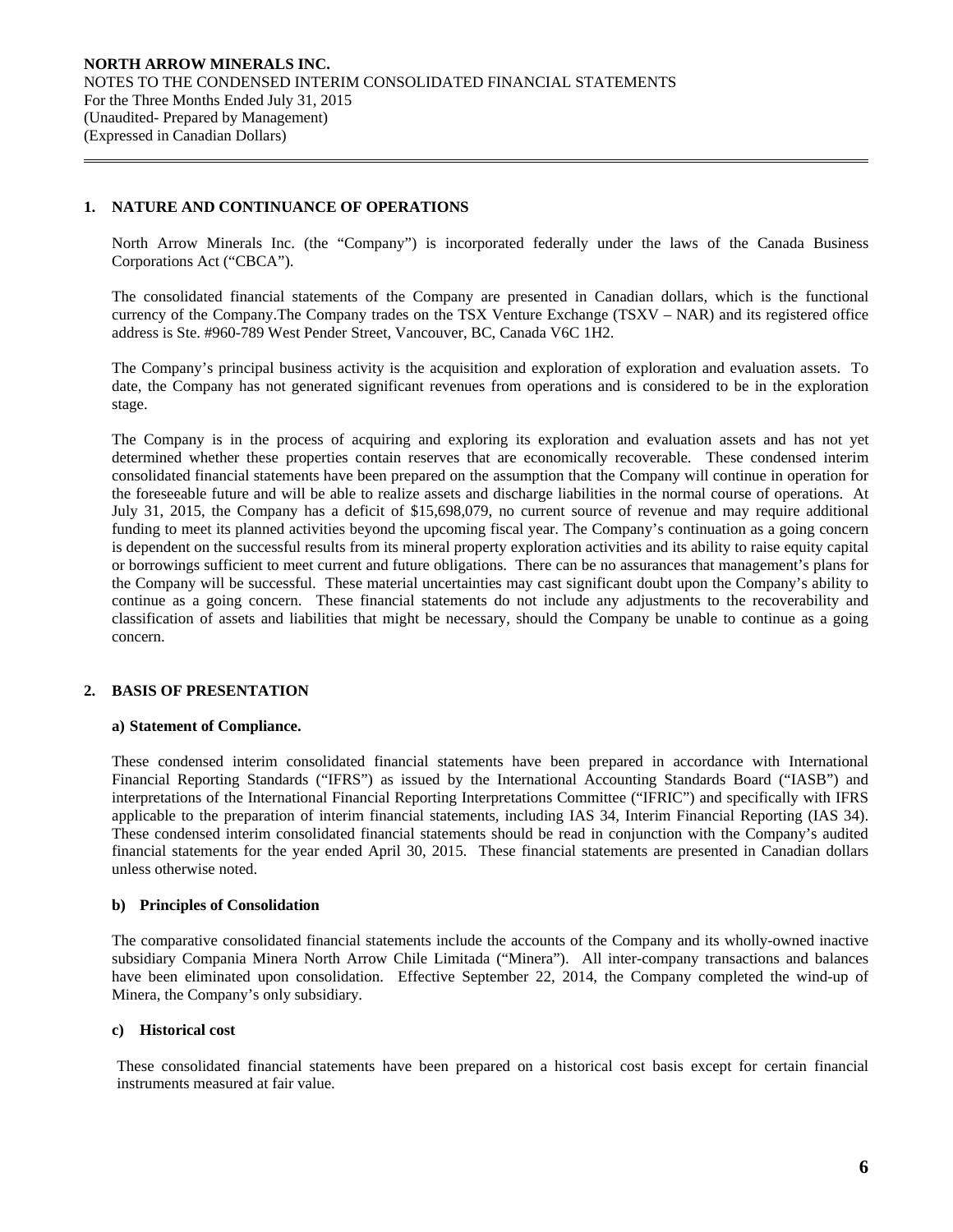## **2. BASIS OF PRESENTATION - continued**

 $\overline{a}$ 

#### **d) Significant accounting judgments, estimates and assumptions**

The preparation of financial statements in conformity with IFRS requires management to make certain estimates, judgments and assumptions that affect the reported amounts of assets and liabilities at the date of the financial statements and the reported revenues and expenses during this period.

Although management uses historical experiences and its best knowledge of the amount, events or actions to form the basis for judgments and estimates, actual results may differ from these estimates.

The most significant accounts that require estimates as the basis for determining the stated amounts include the recoverability of exploration and evaluation assets, valuation of share-based payments, and valuation of deferred tax amounts.

Critical judgments exercised in applying accounting policies that have the most significant effect on the amounts recognized in the consolidated financial statements are as follows:

(i) Economic recoverability and probability of future benefits of exploration and evaluation costs*.* 

 Management has determined that exploration, evaluation and related costs incurred which were capitalized may have future economic benefits and may be economically recoverable. Management uses several criteria in its assessments of economic recoverability and probability of future economic benefits including geologic and other technical information, history of conversion of mineral deposits with similar characteristics to its own properties to proven and probable mineral reserves, the quality and capacity of existing infrastructure facilities, evaluation of permitting and environmental issues and local support for the project.

(ii) Valuation of share-based payments

The Company uses the Black-Scholes Option Pricing Model for valuation of share-based payments. Option pricing models require the input of subjective assumptions including expected price volatility, interest rates and forfeiture rates. Changes in the input assumptions can materially affect the fair value estimate and the Company's earnings and equity reserves.

(iii) Income taxes

In assessing the probability of realizing income tax assets, management makes estimates related to expectations of future taxable income, applicable tax opportunities, expected timing of reversals of existing temporary differences and the likelihood that tax positions taken will be sustained upon examination by applicable tax authorities. In making its assessments, management gives additional weight to positive and negative evidence that can be objectively verified.

## **3. SIGNIFICANT ACCOUNTING POLICIES - New Accounting pronouncements**

The IASB has issued new standards which are not expected to have a significant impact on the Company's financial statements. Each of the new standards is effective for annual periods beginning on or after January 1, 2015 with early adoption permitted, except for IFRS 9 which has a tentative effective date of January 1, 2018 and is summarized below.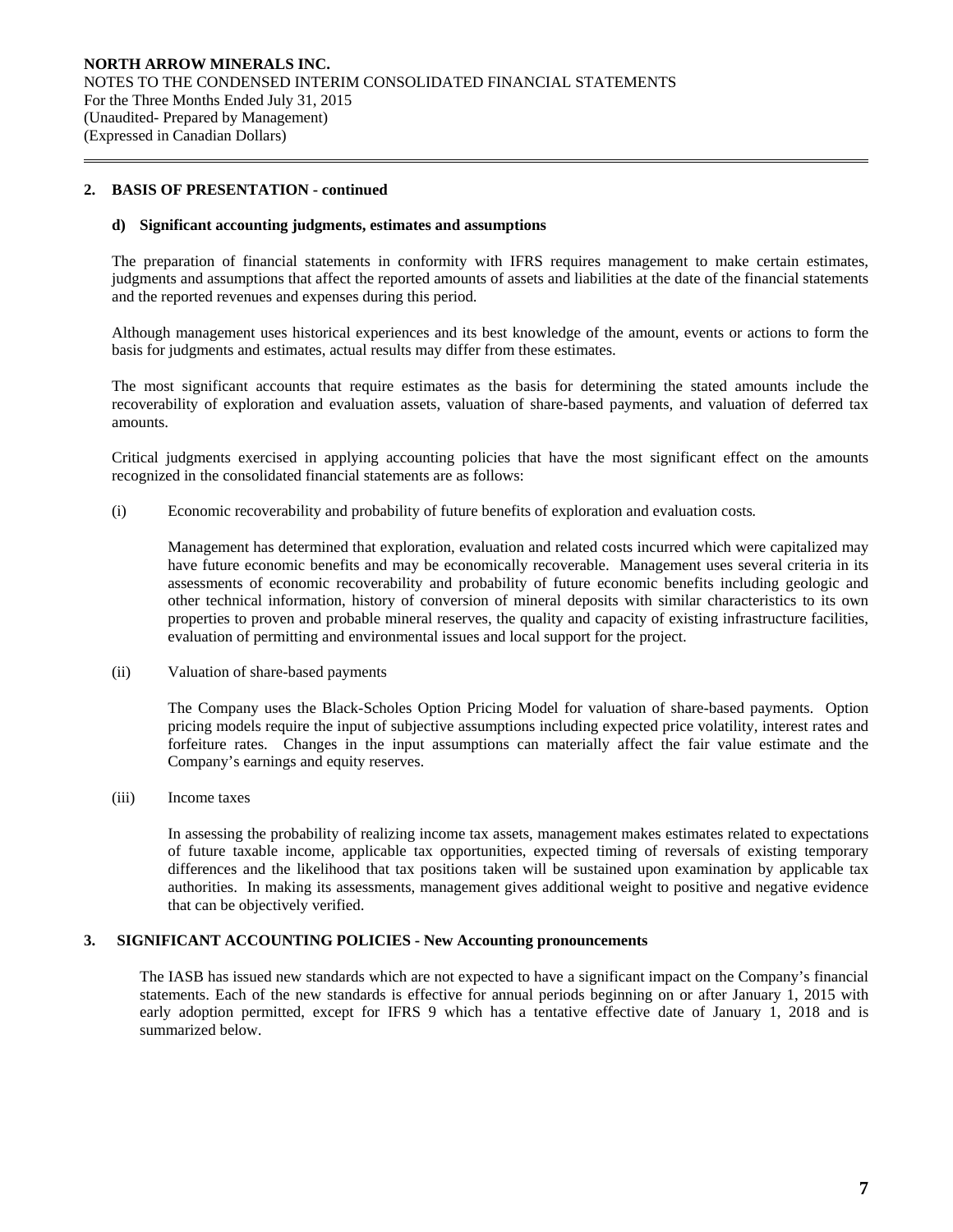## **3. SIGNIFICANT ACCOUNTING POLICIES - New Accounting pronouncements - continued**

IFRS 9 - Financial Instruments – classification and measurement

This is the first part of a new standard on classification and measurement of financial assets that will replace IAS 39, "Financial Instruments: Recognition and Measurement". IFRS 9 has two measurement categories: amortized cost and fair value. All equity instruments are measured at fair value. A debt instrument is recorded at amortized cost only if the entity is holding it to collect contractual cash flows and the cash flows represent principal and interest. Otherwise it is measured at fair value with changes in fair value through profit or loss. In addition, this new standard has been updated to include guidance on financial liabilities and derecognition of financial instruments. The extent of the impact of adoption of IFRS 9 has not yet been determined.

# **4. FINANCIAL INSTRUMENTS AND RISK MANAGEMENT**

Financial instruments measured at fair value are classified into one of three levels in the fair value hierarchy according to the relative reliability of the inputs used to estimate the fair values. The three levels of the fair value hierarchy are:

- Level 1 Unadjusted quoted prices in active markets for identical assets or liabilities;
- Level 2 Inputs other than quoted prices that are observable for the asset or liability either directly or indirectly; and
- Level 3 Inputs that are not based on observable market data.

The Company's financial instruments consist of cash, marketable securities, receivables, accounts payable and accrued liabilities and due to related parties. Cash is carried at fair value using a level 1 fair value measurement. The carrying value of receivables, accounts payable and accrued liabilities and due to related parties approximate their fair values due to their immediate or short-term maturity. Marketable securities are recorded at fair value based on the quoted market prices in active markets at the balance sheet date, which is consistent with level 1 of the fair value hierarchy.

The Company is exposed to a variety of financial risks by virtue of its activities, including credit risk, interest rate risk, liquidity risks, foreign currency risk, and equity market risk. The Company's objective with respect to risk management is to minimize potential adverse effects on the Company's financial performance. The Board of Directors provides direction and guidance to management with respect to risk management. Management is responsible for establishing controls and procedures to ensure that financial risks are mitigated to acceptable levels.

## Credit risk

 $\overline{a}$ 

Credit risk is the risk of financial loss to the Company if a counter-party to a financial instrument fails to meet its contractual obligations. The Company manages credit risk by investing its excess cash in short-term investments with investment grade ratings, issued by a Canadian chartered bank. The Company's receivables consist primarily of sales tax receivables due from the federal government and receivables from companies with which the Company has exploration agreements or options. The maximum exposure to credit risk at the reporting date is the carrying value of the Company's receivables and cash.

## Interest rate risk

Interest rate risk is the risk that the fair value or future cash flows of a financial instrument will fluctuate because of changes in market interest rates. Financial assets and liabilities with variable interest rates expose the Company to interest rate risk with respect to its cash flow. It is management's opinion that the Company is not exposed to significant interest rate risk.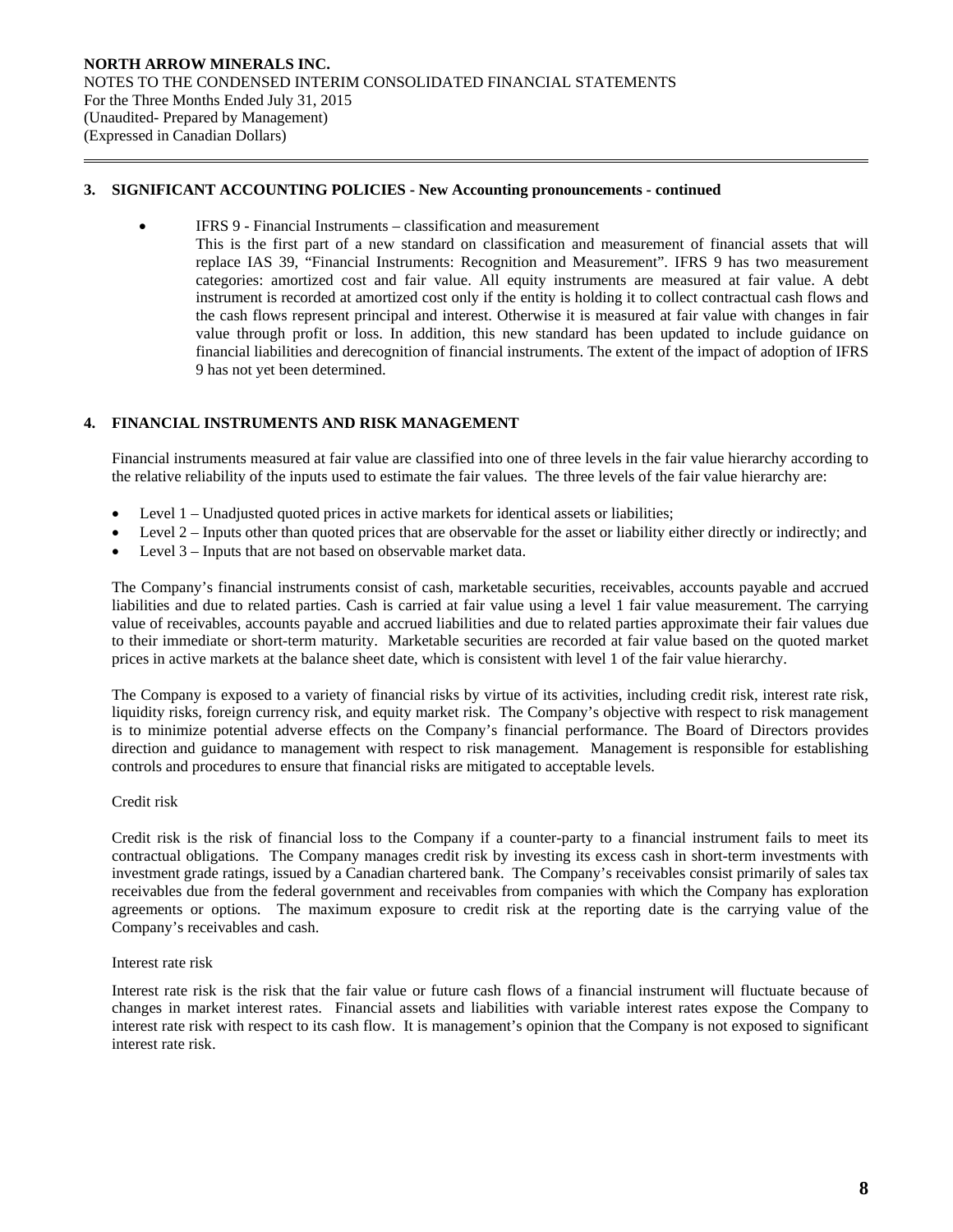# **4. FINANCIAL INSTRUMENTS AND RISK MANAGEMENT - continued**

## Liquidity risk

 $\overline{a}$ 

Liquidity risk is the risk that the Company will not be able to meet its obligations as they become due. The Company's ability to continue as a going concern is dependent on management's ability to raise the funds required through future equity financings, asset sales or exploration option agreements, or a combination thereof. The Company has no regular cash flow from its operating activities. The Company manages its liquidity risk by forecasting cash flow requirements for its planned exploration and corporate activities and anticipating investing and financing activities. Management and the Board of Directors are actively involved in the review, planning and approval of annual budgets and significant expenditures and commitments. Failure to realize additional funding could cast significant doubt on the Company's ability to continue as a going concern. As at July 31, 2015, the Company had cash of \$4,919,099 (April 30, 2015 - \$2,102,920) available to settle current liabilities of \$117,243 (April 30, 2015 - \$278,449).

#### Foreign currency risk

 The Company's activities are within Canada and accordingly the Company is not subject to significant foreign currency risk.

#### Equity market risk

The Company is exposed to equity price risk arising from its marketable securities, which are classified as available-forsale. The Company plans to sell its marketable securities as market conditions permit, or as is required to finance the Company's operations from time-to-time.

# **5. RECEIVABLES**

|                                                    | July 31, 2015   | April 30, 2015                     |
|----------------------------------------------------|-----------------|------------------------------------|
| HST/GST receivables<br>Trade and other receivables | 31,913<br>1,475 | 99.933<br>$\overline{\phantom{a}}$ |
|                                                    | 33,388<br>æ     | 99,933                             |

## **6. MARKETABLE SECURITIES**

 During the year ended April 30, 2012, the Company received 15,000 (75,000 pre-consolidation) common shares of Adamera Minerals Corp., a TSX-V listed company in exchange for certain exploration data.

|                                                     |              | July 31, 2015             |                                |     |        | April 30, 2015     |                         |
|-----------------------------------------------------|--------------|---------------------------|--------------------------------|-----|--------|--------------------|-------------------------|
|                                                     | Cost         | <b>Unrealized</b><br>Loss | Fair<br><b>Market</b><br>Value |     | Cost   | Unrealized<br>Loss | Fair<br>Market<br>Value |
| Adamera<br>of<br>shares<br>Common<br>Minerals Corp. | 15,488<br>\$ | \$(15,038)                | \$450                          | \$. | 15.488 | \$(14,888)         | \$600                   |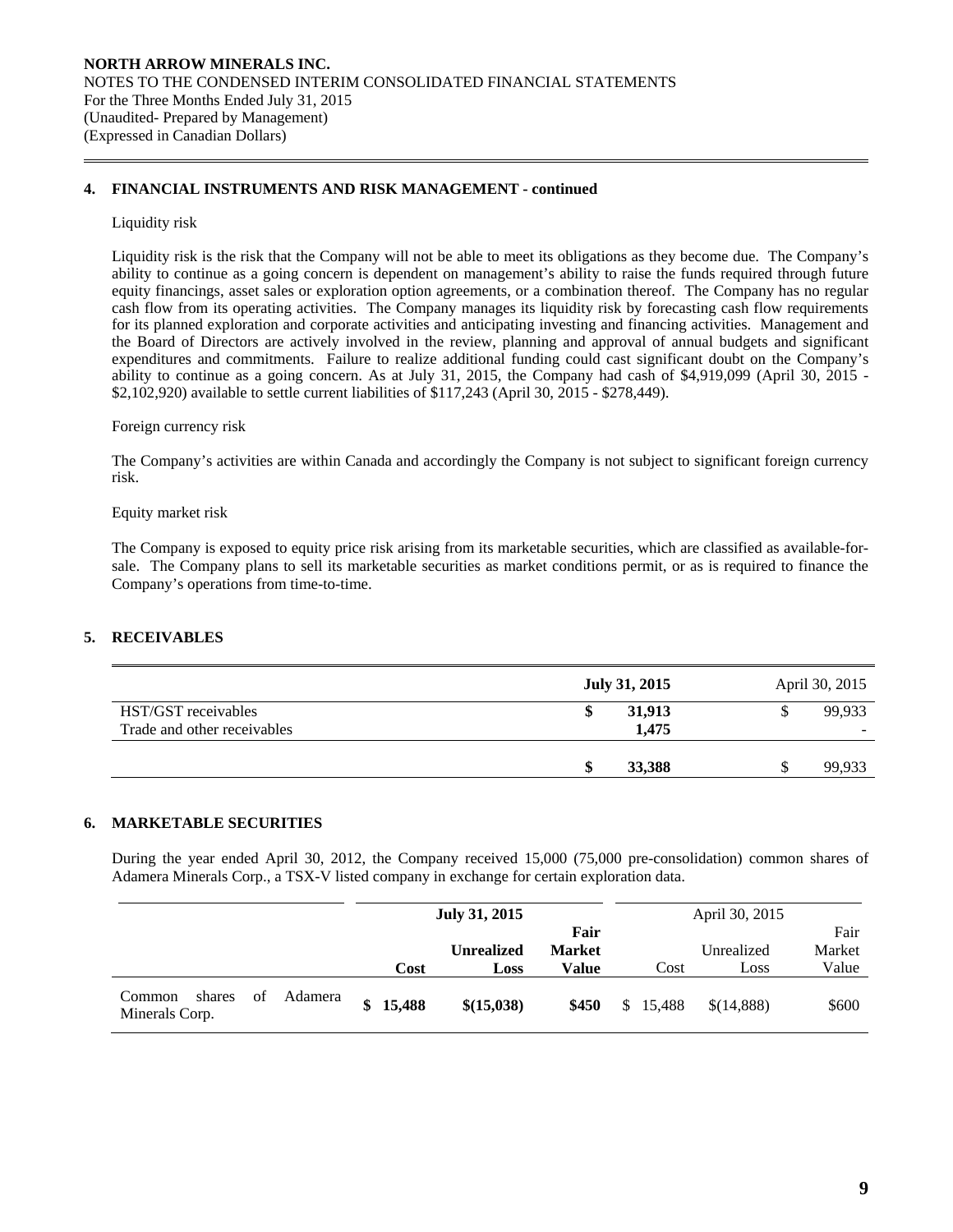# **7. EQUIPMENT**

 $\overline{a}$ 

|                                 | <b>Office and computer</b> | Field        |              |
|---------------------------------|----------------------------|--------------|--------------|
| Cost                            | equipment                  | equipment    | <b>Total</b> |
| Balance, April 30, 2014         | \$7,560                    | \$93,775     | \$101,335    |
| <b>Additions</b>                | 9,705                      |              | 9,705        |
| Balance, April 30, 2015         | 17,265                     | 93,775       | 111,040      |
| <b>Additions</b>                | 7,456                      |              | 7,456        |
| <b>Balance, July 31, 2015</b>   | \$24,721                   | \$93,775     | \$118,496    |
|                                 |                            |              |              |
| <b>Accumulated Amortization</b> |                            |              |              |
| Balance, April 30, 2014         | 6,638                      |              | 6,638        |
| <b>Additions</b>                | 1,641                      | 9,377        | 11,018       |
| Balance, April 30, 2015         | \$<br>8,279                | \$<br>9,377  | \$<br>17,656 |
| <b>Additions</b>                | 400                        | 4,218        | 4,618        |
| <b>Balance, July 31, 2015</b>   | \$<br>8,679                | \$<br>13,595 | \$<br>22,274 |
| <b>Carrying amounts</b>         |                            |              |              |
| April 30, 2015                  | \$<br>8,986                | \$84,398     | \$93,384     |
| <b>July 31, 2015</b>            | \$16,042                   | \$80,180     | \$96,222     |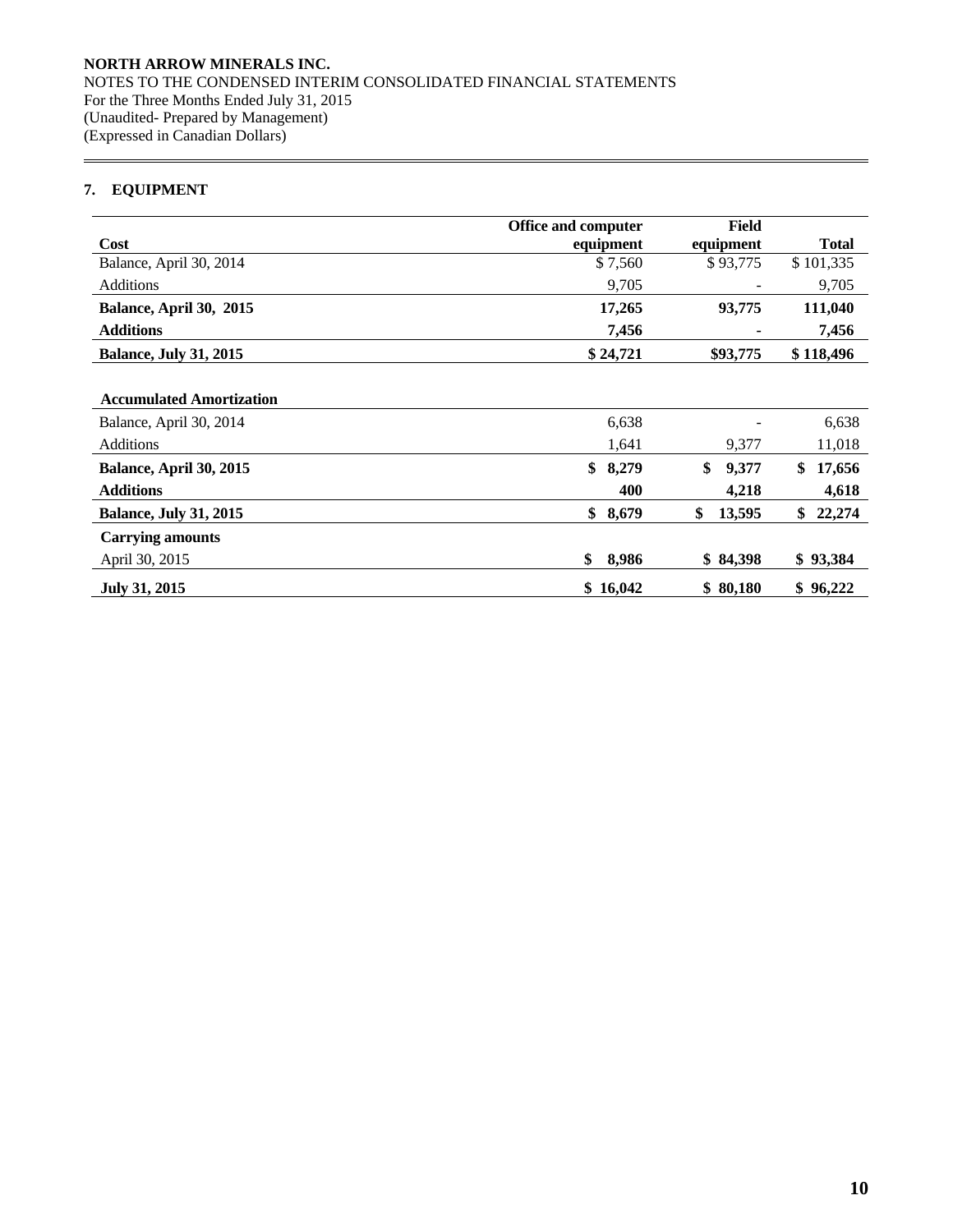# **8. EXPLORATION AND EVALUATION ASSETS**

 $\overline{a}$ 

|                                         | April 30, 2015   | <b>Expended</b> | <b>Write-offs</b>        | July 31, 2015    |
|-----------------------------------------|------------------|-----------------|--------------------------|------------------|
| <b>Diamond Properties</b>               |                  |                 |                          |                  |
| Lac de Gras, Canada                     |                  |                 |                          |                  |
| <b>Exploration</b> costs                | \$235,404        | \$              | \$                       | \$235,404        |
| Acquisition and tenure costs            | 277,918          |                 |                          | 277,918          |
| Geological, data collection and assays  | 153,559          |                 |                          | 153,559          |
| Office and salaries                     | 134,040          |                 |                          | 134,040          |
|                                         | 800,921          |                 | $\blacksquare$           | 800,921          |
| Pikoo, Canada                           |                  |                 |                          |                  |
| <b>Exploration</b> costs                | 918,487          | 7,627           |                          | 926,114          |
| Drilling                                | 1,376,586        |                 |                          | 1,376,586        |
| Acquisition and tenure costs            | 13,504           | 152             |                          | 13,656           |
| Geological, data collection and assays  | 860,902          | 72,226          |                          | 933,128          |
| Office and salaries                     | 383,329          | 28,340          |                          | 411,669          |
| Contribution from joint-venture partner | (457,764)        | (77, 650)       |                          | (535, 414)       |
|                                         | 3,095,044        | 30,695          | $\frac{1}{2}$            | 3,125,739        |
| Timiskaming, Canada                     |                  |                 |                          |                  |
| <b>Exploration costs</b>                | 4,638            |                 |                          | 4,638            |
| Drilling                                | 94,389           |                 |                          | 94,389           |
| Acquisition and tenure costs            | 326,757          |                 |                          | 326,757          |
| Geological, data collection and assays  | 68,751           |                 |                          | 68,751           |
| Office and salaries                     | 14,402           | 50              |                          | 14,452           |
| Contribution from joint-venture partner | (11,908)         |                 |                          | (11,908)         |
|                                         | 497,029          | 50              | $\mathcal{L}$            | 497,079          |
| Qilalugaq, Canada                       |                  |                 |                          |                  |
| <b>Exploration costs</b>                | 291,030          | 71,495          |                          | 362,525          |
| Acquisition and tenure costs            | 71,463           |                 |                          | 71,463           |
| Geological, data collection and assays  | 3,143,171        | 214,378         |                          | 3,357,549        |
| Office and salaries                     | 224,821          | 11,279          | $\overline{\phantom{a}}$ | 236,100          |
|                                         | 3,730,485        | 297,152         | $\overline{a}$           | 4,027,637        |
| Luxx, Canada                            |                  |                 |                          |                  |
| <b>Exploration costs</b>                | 40,803           | 550             |                          | 41,353           |
| Acquisition and tenure costs            | 136,168          |                 |                          | 136,168          |
| Geological, data collection and assays  | 121,301          |                 |                          | 121,301          |
| Office and salaries                     | 37,959           | 107             | $\blacksquare$           | 38,066           |
|                                         | 336,231          | 657             | $\overline{a}$           | 336,888          |
| Mel, Canada                             |                  |                 |                          |                  |
| <b>Exploration</b> costs                | 10,205           | 550             |                          | 10,755           |
| Acquisition and tenure costs            | 128,472          | 319             |                          | 128,791          |
| Geological, data collection and assays  | 183,337          | 1,648           |                          | 184,985          |
| Office and salaries                     | 18,684           | 5,687           | $\blacksquare$           | 24,371           |
|                                         | 340,698          | 8,204           | $\overline{a}$           | 348,902          |
| Redemption, Canada                      |                  |                 |                          |                  |
| <b>Exploration costs</b>                | 429,053          |                 |                          | 429,053          |
| Drilling                                | 124,964          | 1,100           |                          | 126,064          |
| Acquisition and tenure costs            | 55,485           |                 |                          | 55,485           |
| Geological, data collection and assays  | 1,058,015        | 44,550          |                          | 1,102,565        |
| Office and salaries                     | 218,107          | 19,368          |                          | 237,475          |
| Recoveries                              | (50,000)         |                 |                          | (50,000)         |
|                                         | 1,835,624        | 65,018          | $\qquad \qquad -$        | 1,900,642        |
|                                         |                  |                 |                          |                  |
| <b>TOTAL</b>                            | \$<br>10,636,032 | \$401,776       | $\hat{\mathbb{S}}$ -     | \$<br>11,037,808 |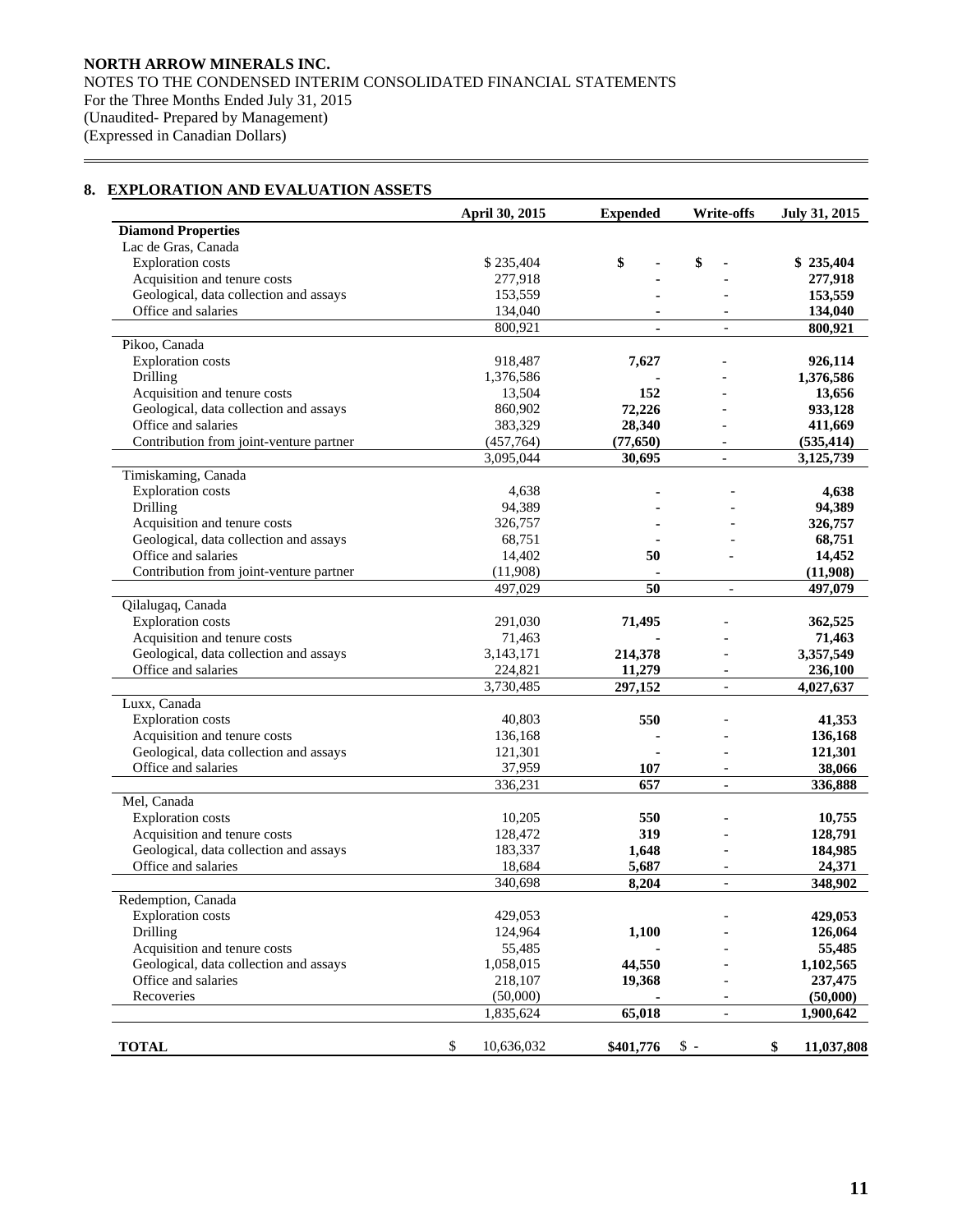## **April 30, 2014 Expended Write-offs April 30, 2015 Diamond Properties**  Lac de Gras, Canada Exploration costs \$ 235,404 \$  $\frac{1}{2}$  \$ 235,404 \$  $\frac{1}{2}$  \$ 235,404 \$ 235,404 Acquisition and tenure costs 277,918 - 277,918 - 277,918 Geological, data collection and assays 153,559 - 153,559 - 153,559 - 153,559 Office and salaries 134,040 - 134,040 - 134,040  $800,921$  - 800,921 Pikoo, Canada Exploration costs 302,574 615,913 - 918,487 Drilling 602,315 774,271 - 1,376,586 Acquisition and tenure costs  $7,453$  6,051 - 13,504 Geological, data collection and assays  $72,852$   $788,050$  - 860,902 Office and salaries 120,144 263,185 - 383,329 Contribution from joint-venture partner (457,764) (457,764) (457,764) 1,105,338 1,989,706 - 3,095,044 Timiskaming, Canada Exploration costs <br>  $\begin{array}{ccc}\n 4,638 \\
 \text{Drilling} \\
 \end{array}$  -  $\begin{array}{ccc}\n 4,638 \\
 \text{Orilling} \\
 \end{array}$  -  $\begin{array}{ccc}\n 4,638 \\
 \text{Orilling} \\
 \end{array}$ Drilling 94,389 - 94,389 - 94,389 Acquisition and tenure costs 326,757 - 326,757 - 326,757 Geological, data collection and assays 19,560 49,191 - 68,751 Office and salaries 6,542 7,860 - 14,402 Contribution from joint-venture partner (11,908) (11,908) (11,908) 451,886 45,143 - 497,029 Qilalugaq, Canada Exploration costs 87,641 203,389 - 291,030 Acquisition and tenure costs 24,623 46,840 - 71,463 Geological, data collection and assays 84,069 3,059,102 - 3,143,171 Office and salaries 41,058 183,763 - 224,821 237,391 3,493,094 - 3,730,485 Luxx, Canada Exploration costs 38,370 2,433 - 40,803 Acquisition and tenure costs<br>
Geological, data collection and assays<br>  $104.191$  17,110 - 121,301 Geological, data collection and assays Office and salaries 26,824 11,135 - 37,959 304,413 31,818 - 336,231 Mel, Canada Exploration costs 7,961 2,244 - 10,205 Acquisition and tenure costs 126,772 1,700 - 128,472 Geological, data collection and assays 126,012 57,325 - 183,337 Office and salaries 13,140 5,544 - 18,684 273,885 66,813 - 340,698 Redemption, Canada Exploration costs 3,879 425,174 - 429,053 Drilling 124,964 - 124,964 124,964 Acquisition and tenure costs 39,651 15,834 - 55,485 Geological, data collection and assays 1,031,914 26,101 - 1,058,015 Office and salaries 101,631 116,476 - 218,107 Recoveries (50,000) (50,000) (50,000) (50,000) 1,177,075 658,549 - 1,835,624 **TOTAL** 5 4,350,909 \$6,285,123 \$ - \$ 10,636,032

## **8. EXPLORATION AND EVALUATION ASSETS - continued**

 $\overline{a}$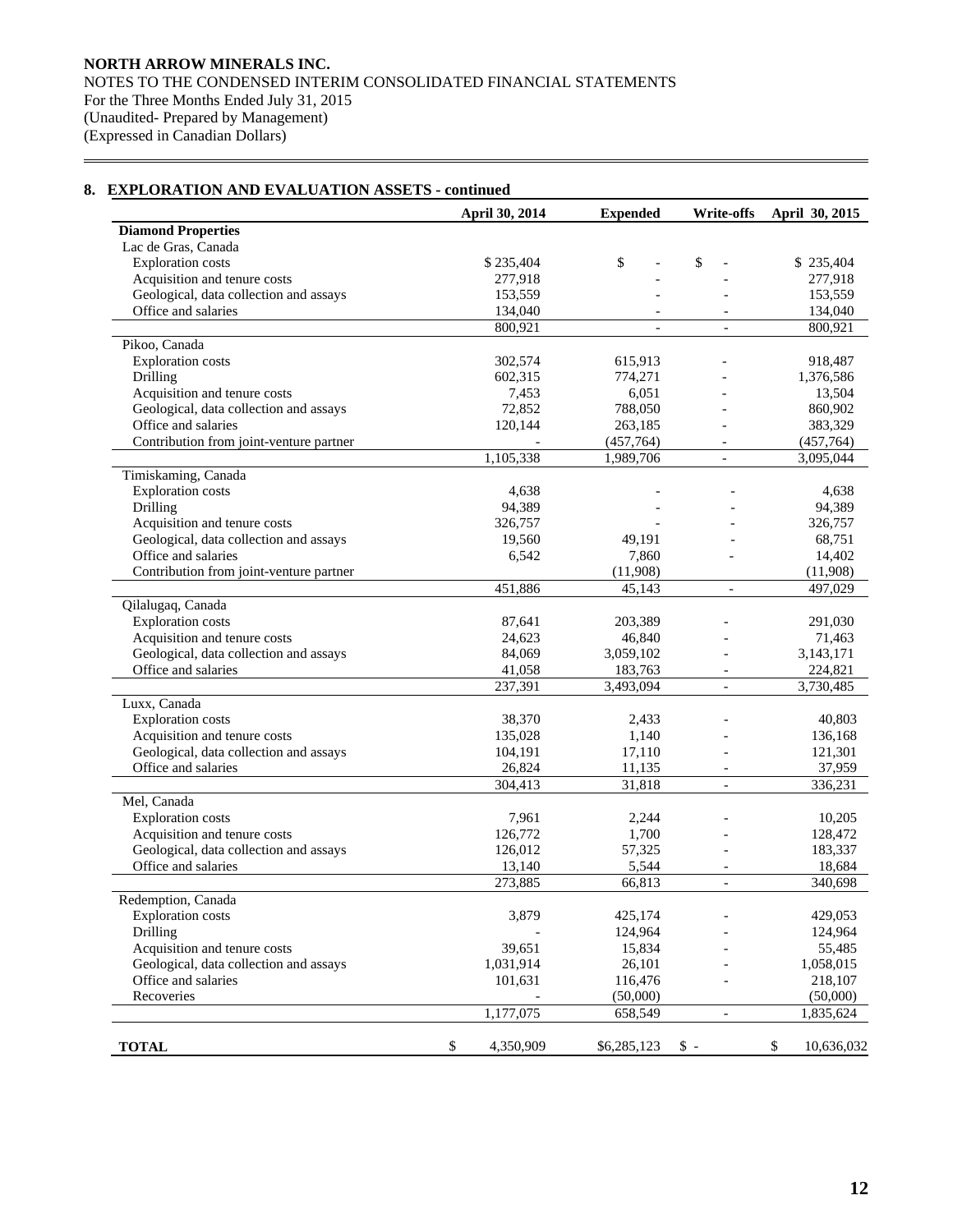## **8. EXPLORATION AND EVALUATION ASSETS – continued**

 Title to exploration and evaluation assets involves certain inherent risks due to the difficulties of determining the validity of certain claims as well as the potential for problems arising from the frequently ambiguous conveyancing history characteristic of many exploration and evaluation assets. The Company has investigated title to all of its exploration and evaluation assets and, to the best of its knowledge, titles to all of these assets are in good standing.

## **Diamond Properties, Canada**

 $\overline{a}$ 

## Lac de Gras, Northwest Territories

In August 2011, the Company entered into an option agreement with Harry Winston Diamond Mines Ltd. (subsequently Dominion Diamond Corp.) ("Dominion"), and Springbok Holdings Inc. ("Springbok"), to jointly explore Springbok and the Company's Lac de Gras property and Dominion's land holdings contiguous to Springbok and the Company's Lac de Gras property (collectively, the "JV Property").

Dominion must incur exploration expenditures of at least \$5,000,000 over a 5 year period to allow the option to vest. Upon vesting, a joint venture will be formed whereby Dominion will hold a 55% interest and the Company and Springbok will share equally a 45% interest in the JV Property. During the year ended April 30, 2015, the Company was advised that Dominion had incurred \$5,000,000 of expenditures.

On October 24, 2012, the Company entered into an agreement with Springbok to acquire Springbok's 50% interest in the Lac de Gras property ("the Springbok Interests"). The Springbok Interests include the right to obtain a 22.5% interest in the JV Property, subject to the terms and conditions of the option agreement among Springbok, the Company and Dominion. Under the terms of the agreement with Springbok, the Company issued 1,000,000 shares at a value of \$235,000 to Springbok for the Springbok Interests. As additional consideration, in the event that Dominion exercises its option and earns a 55% interest in the JV Property and the Company subsequently incurs \$2 million in joint venture expenditures on the JV Property, the Company will issue to Springbok that number of common shares of the Company having a value of \$1 million.

## Timiskaming, Pikoo and Qilalugaq Diamond Projects, Canada

On March 12, 2013, the Company entered into an assignment agreement with 0954506 B.C. Ltd. ("BCCo") under which BCCo agreed to assign and transfer to the Company all of BCCo's interest and obligations in certain options to earn an 80% interest in the Timiskaming, Pikoo and Qilalugaq diamond projects. Stornoway Diamond Corporation ("Stornoway") held a 100% interest in all three projects and had granted BCCo options to acquire the 80% interests in the projects. BCCo is a private company controlled by a party related to a director of the Company. Stornoway retained a one-time right to buy-back a 20% interest in any of the projects once the Company completed an option work program and provided Stornoway with notice of its intent to vest an 80% interest in a project. Under the terms of the agreement, the cost of the buy-back was equal to three times the costs incurred in connection with the applicable option work program.

Under the terms of the assignment agreement the Company paid BCCo \$20,000 and issued BCCo 500,000 transferrable share purchase warrants having a fair value of \$314,325 which was included in acquisition costs at the time the Company earned its interest in one of the projects. Each share purchase warrant will entitle the holder to acquire one common share of the Company at a price of \$0.25 for a period of five years from the date of issuance. In addition, the agreement required the Company to complete a \$2,000,000 financing (completed).

## *Qilalugaq diamond project, Nunavut*

The Company has earned an 80% interest in the Qilalugaq project by completing an option work program that included the collection of a minimum 1,000 tonne mini-bulk sample within two years of receipt of the required land use permit. The project is subject to a 3% net smelter royalty ("NSR") on metals produced and a 3% gross-overriding royalty ("GOR") on the sale of industrial minerals, including diamonds.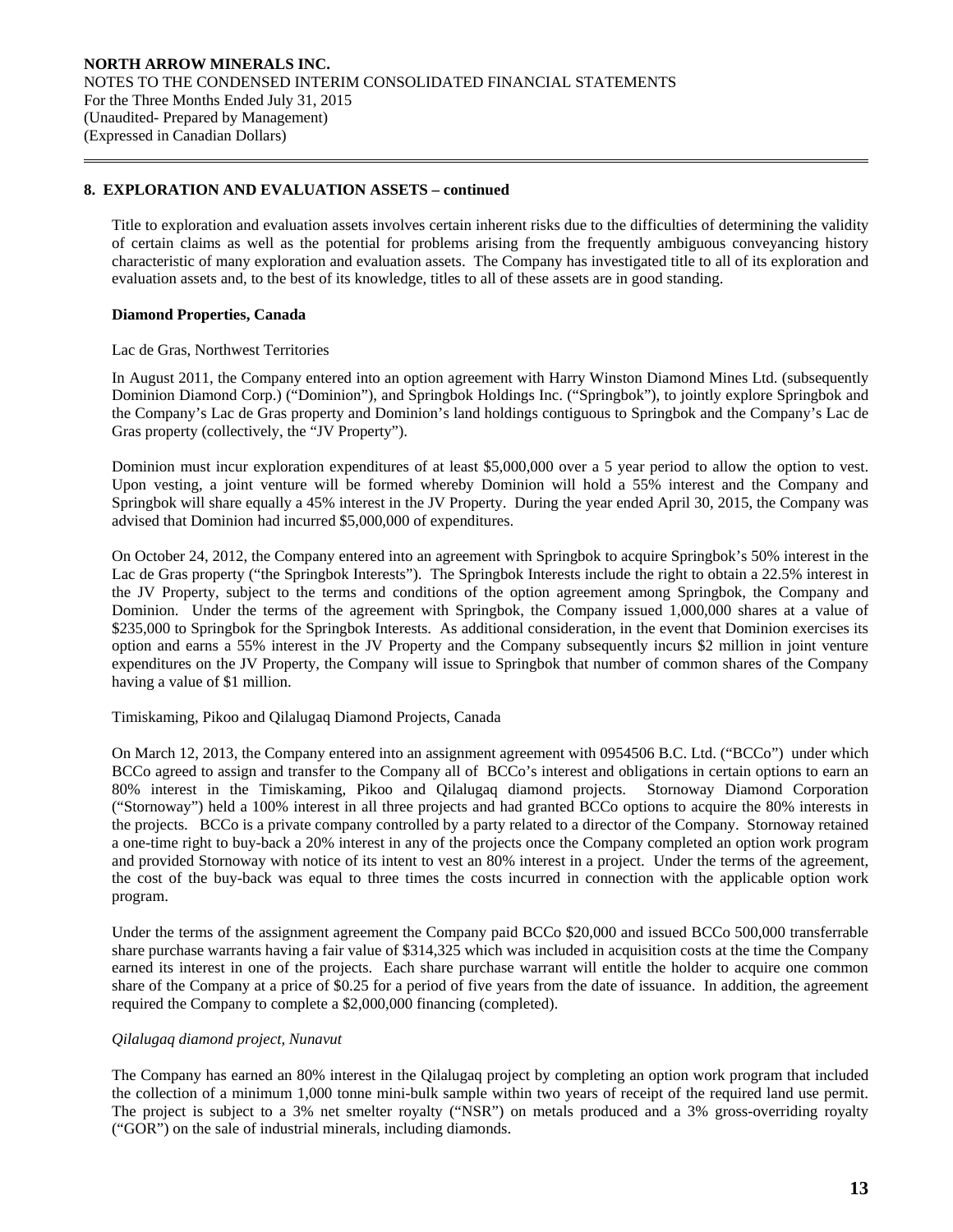# **8. EXPLORATION AND EVALUATION ASSETS - continued**

#### *Qilalugaq diamond project, Nunavut – continued*

During the three months ended July 31, 2015, the Company issued Stornoway notice that it had completed the option work program and had therefore vested at an 80% interest in the project, subject to Stornoway's right to buy back a further 20% interest in the project. The Company was notified by Stornoway that Stornoway did not elect to exercise its right to buy back a further 20% interest in the project. Ongoing evaluation of the project is subject to an 80%/20% (Company/Stornoway) participating joint venture.

## *Pikoo diamond project, Saskatchewan*

 $\overline{a}$ 

The Company has earned an 80% interest in the Pikoo diamond project by completing an option work program consisting of a minimum 2,000 meter diamond drilling program, including a minimum of two drill holes at each of the North and South target areas. During the year ended April 30, 2014, the Company issued Stornoway notice that it had completed the option work program and had therefore vested at an 80% interest in the project, subject to Stornoway's right to buy back a further 20% interest in the project. The Company was notified by Stornoway that Stornoway did not elect to exercise its right to buy back a further 20% interest in the project. Ongoing evaluation of the project is subject to an 80%/20% (Company/Stornoway) participating joint venture.

In September 2014, the Company entered into option agreements with Eagle Plains Resources Ltd., Kalt Industries Ltd., and Canadian International Minerals Inc. to acquire interests in mineral properties in the Pikoo diamond project area. Under the terms of the agreements the Company can acquire 70% interest in the properties by reimbursing staking costs that totalled \$5,600 (paid) and discovering a kimberlite on the properties within a three year period. In the event that North Arrow earns a 70% interest, the properties will be subject to a 2% GOR on diamonds, payable to the vendor. There will be retained a right to purchase 1% of any royalty granted at any time for \$1,000,000. The Company and Stornoway have separately agreed to evaluate these properties under the Pikoo joint venture.

## *Timiskaming diamond project, Ontario/Quebec*

The Company has earned an 80% interest in the Timiskaming diamond project by completing an option work program that includes testing three separate geophysical targets with at least one diamond drill hole. During the year ended April 30, 2014, the Company issued Stornoway notice that it had completed the option work program and had therefore vested at an 80% interest in the Timiskaming project subject to Stornoway's right to buy back a 20% interest in the project. During the year ended April 30, 2014, the Company was advised by Stornoway that it would not be exercising its right to buy back a further 20% interest in the project. Accordingly, under the terms of the Company's acquisition agreement with BCCo, the fair value of the warrants issued to BCCo under the terms of the assignment agreement was included in the acquisition costs at the time the Company earned its interest in the Timiskaming diamond project. Ongoing evaluation of the project is subject to an 80%/20% (Company/Stornoway) participating joint venture.

## Redemption project, Northwest Territories

In July 2013, the Company entered into an option agreement with Arctic Star Resources Ltd. ("Arctic Star") whereby it can earn a 55% interest in Arctic Star's Redemption diamond project in the Lac de Gras region of the Northwest Territories. Under the terms of the option agreement, the Company can earn a 55% interest in the project by incurring \$5,000,000 in exploration expenditures prior to July 1, 2017, including a firm commitment to spend \$1,000,000 prior to July 1, 2014 (completed). On July 11, 2014, the Company and Arctic Star signed an addendum to the option agreement under which the project area was expanded to include three additional mineral claims and one mining lease. Certain of the project's leases are subject to a 1.5% GOR on any diamond production and a 1.5% NSR on any other commodity mined of which 0.5% of this royalty may be purchased for \$2,000,000.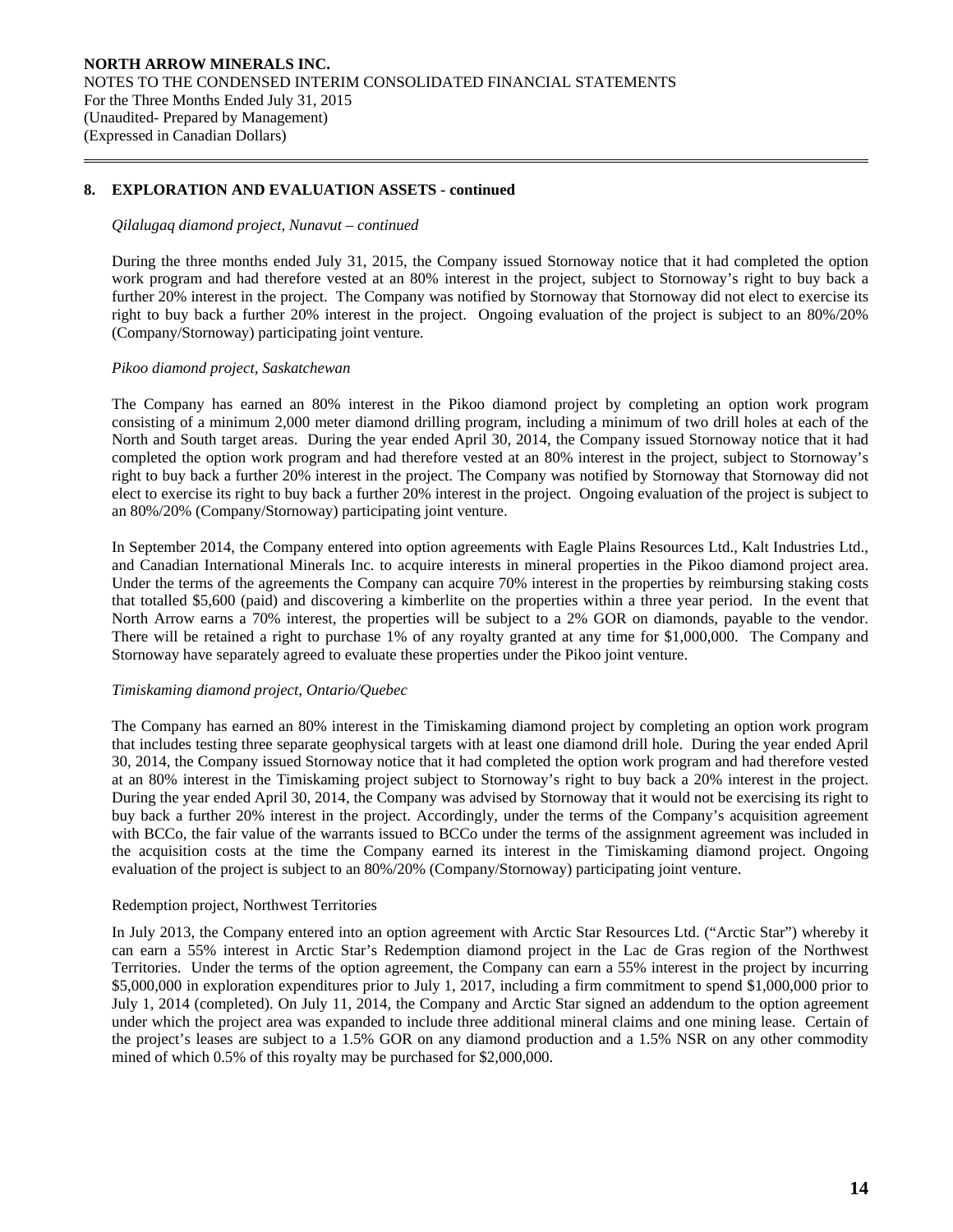## **8. EXPLORATION AND EVALUATION ASSETS - continued**

#### Mel project, Nunavut

 $\overline{a}$ 

In July 2013, the Company acquired a 100% interest in the Mel diamond project in Nunavut. The acquisition was subject to a purchase and sale agreement with Anglo Celtic Exploration Ltd., a private company controlled by a director of the Company. Under the terms of the agreement, the Company acquired a 100% interest in the property for consideration of a 1% GOR and 250,000 warrants entitling the holder to acquire 250,000 shares at a price of \$0.65 per share for a period of five years. The warrants had a fair value of \$126,502 which has been included in acquisition costs.

In addition, the Company retains the right to buy back one half of the gross overriding royalty for \$1,000,000 at any time.

Luxx project, Nunavut

In July 2013, the Company acquired a 100% interest in the Luxx diamond project in Nunavut. The acquisition was subject to a purchase and sale agreement with Anglo Celtic Exploration Ltd., a private company controlled by a director of the Company. Under the terms of the agreement, the Company acquired a 100% interest in the property for consideration of a 1% GOR and 250,000 warrants entitling the holder to acquire 250,000 shares at a price of \$0.65 per share for a period of five years. The warrants had a fair value of \$126,502 which has been included in acquisition costs. In addition, the Company retains the right to buy back one half of the gross overriding royalty for \$1,000,000 at any time.

## **Gold Properties, Canada**

 In addition to the properties described above, the Company maintains interests in various gold and base metal properties in the Northwest Territories and Nunavut.

Hope Bay Property, Nunavut

On January 28, 2011, amended February 1, 2013 and May 30, 2014, the Company entered into an agreement with Chelsea Minerals Corp. ("Chelsea"), whereby Chelsea has the option to earn a 60% interest in the Company's Hope Bay Oro gold project in Nunavut, consisting of five mining leases. Under the terms of the agreement, Chelsea could earn up to a 60% interest in the project by making an initial cash payment of \$50,000 (received) and spending \$5 million over a five year period. A minimum expenditure of \$500,000 was required in the first year (complete). In May 2011, Chelsea was acquired by Sennen Resources Ltd. (subsequently Sennen Potash Corp.) ("Sennen") pursuant to a Plan of Arrangement and Sennen assumed Chelsea's obligations pursuant to the agreement for the Hope Bay Property. Effective April 14, 2015, Sennen terminated their interest in the project pursuant to the terms of the option agreement.

## **9. ACCOUNTS PAYABLE AND ACCRUED LIABILITIES**

|                                       | <b>July 31, 2015</b>   | April 30, 2015    |
|---------------------------------------|------------------------|-------------------|
| Trade payables<br>Accrued liabilities | 87,243<br>\$<br>30,000 | 215,098<br>59,000 |
|                                       | 117,243                | 274,098           |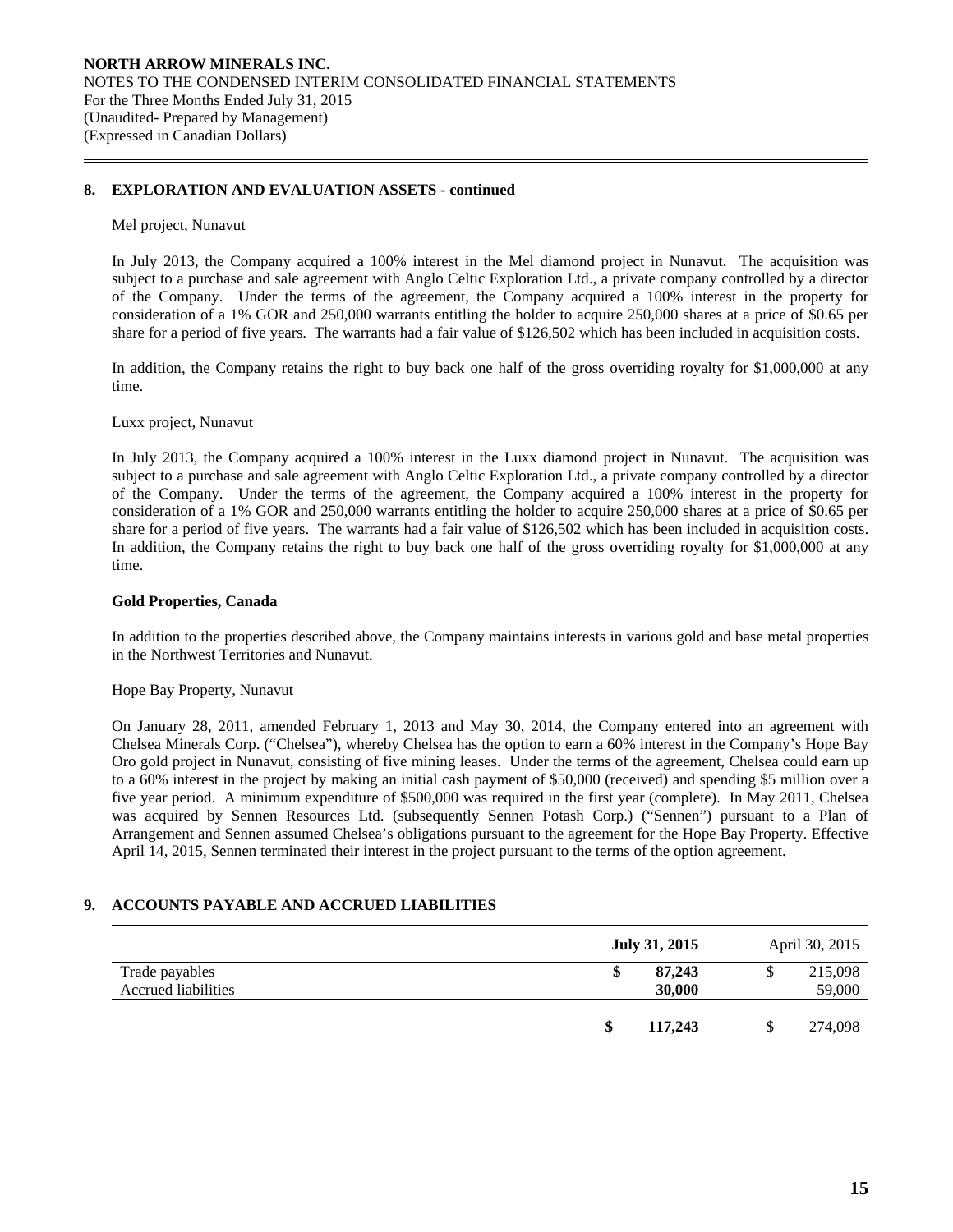## **10. CAPITAL STOCK AND RESERVES**

#### **Authorized share capital**

The authorized share capital of the Company is an unlimited number of common shares without par value.

#### **Share issuances**

 $\overline{a}$ 

On May 28, 2015, the Company completed a private placement of 4,211,000 flow through shares at a price of \$0.95 per share for total gross proceeds of \$4,000,450. As part of this private placement the Company paid finders' fees and costs totalling \$347,697. The Company will renounce \$4,000,450 of Canadian qualifying expenditures under the look-back rules effective December 31, 2015. There was no flow through share premium on the issuance of the flow through shares.

## **Stock options and warrants**

 The Company's stock option plan (the "Plan") has been approved by shareholders at all annual general and special meetings since and including November 2011. The Plan gives the directors the authority to grant options to directors, officers, employees and consultants. The maximum number of shares to be issued under the Plan is 10% of the issued and outstanding common shares at the time of the grant. The exercise price of each option granted shall not be less than the market price at the date of grant less a discount up to 25% in accordance with the policies of the TSX Venture Exchange ("TSXV").

Options granted can have a term up to 5 years with vesting provisions determined by the directors in accordance with TSXV policies for Tier 2 Issuers, with a typical vesting period of 25% upon grant and 25% every six months thereafter.

| Number of     | Exercise<br>Price | Number of            |                    |
|---------------|-------------------|----------------------|--------------------|
| <b>Shares</b> |                   | <b>Shares Vested</b> | <b>Expiry Date</b> |
| 53,000        |                   | 2.00<br>53,000       | May 12, 2016       |
| 2,125,000     | 0.27<br>S.        | 2,125,000            | May 10, 2018       |
| 200,000       | 0.50<br>S.        | 200,000              | September 23, 2018 |
| 1,035,000     | 0.70<br>S.        | 1,035,000            | January 28, 2019   |
| 705,000       | 0.60<br>S.        | 352,500              | September 25, 2019 |
| 200,000       | 0.54              | 100,000              | December 16, 2019  |
| 4,318,000     |                   | 3,865,500            |                    |

As at July 31, 2015, the following stock options were outstanding:

A summary of the Company's stock option activity is as follows:

|                                           |            | Weighted              |
|-------------------------------------------|------------|-----------------------|
|                                           | Number     | Average               |
|                                           | of Options | <b>Exercise Price</b> |
| Balance, April 30, 2014                   | 3,645,000  | 0.48                  |
| Granted                                   | 920,000    | 0.58                  |
| Exercised                                 | (165,000)  | 0.48                  |
| Expired and forfeited                     | (82,000)   | 2.24                  |
| Balance, April 30, 2015 and July 31, 2015 | 4,318,000  | \$0.47                |
|                                           |            |                       |
| Number of options currently exercisable   | 3,865,500  | S.<br>0.46            |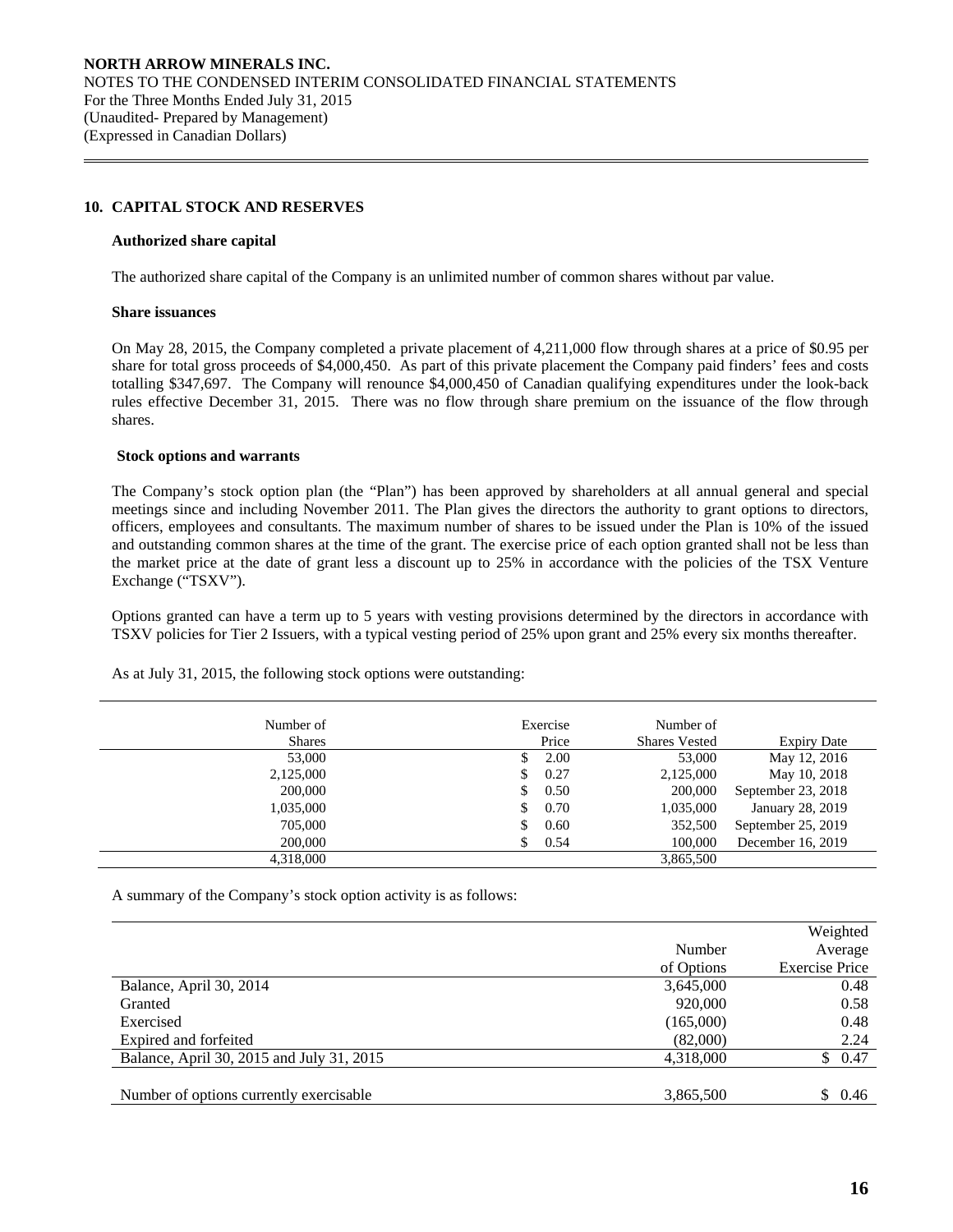## **10. CAPITAL STOCK AND RESERVES - continued**

#### **Share-based compensation**

 $\overline{a}$ 

 During the three months ended July 31, 2015, the Company granted nil stock options (July 31, 2014 – nil). During the three months ended July 31, 2015, the Company recognized share-based compensation of \$82,646 (July 31, 2014 – \$189,454) relating to options vested during the year.

## **Stock options and warrants- continued**

The following weighted average assumptions were used for the Black Scholes valuation of stock options granted or vested:

|                          | July 31, 2015 | April 30, 2015 |
|--------------------------|---------------|----------------|
|                          |               |                |
| Risk-free interest rate  |               | 1.33%          |
| Expected life of options |               | 5.0 years      |
| Annualized volatility    |               | 125.85%        |
| Forfeiture rate          |               | 0.00%          |
| Dividend rate            |               | 0.00%          |

A summary of the Company's warrant activity is as follows:

|                                           | Number    | Weighted              |
|-------------------------------------------|-----------|-----------------------|
|                                           | of        | Average               |
|                                           | Warrants  | <b>Exercise Price</b> |
| Balance, April 30, 2013                   | 500,000   | \$0.25                |
| <b>Issued</b>                             | 500,000   | 0.65                  |
| Balance, April 30, 2014                   | 1,000,000 | \$0.45                |
| Issued                                    |           |                       |
|                                           |           |                       |
| Balance, April 30, 2015 and July 31, 2015 | 1,000,000 | \$0.45                |

# **11. RELATED PARTY TRANSACTIONS**

 Balances and transactions between the Company and its former subsidiary have been eliminated on consolidation and are not disclosed in this note. Details of the transactions between the Company and related parties not disclosed elsewhere in the financial statements are disclosed below.

Related party transactions

Certain companies which have an officer and/or director or former officer and/or director in common and render services or are charged for certain services as follows:

|                                               | Nature of transactions            |
|-----------------------------------------------|-----------------------------------|
| Anglo-Celtic Exploration Ltd.                 | Interest and consulting           |
| Strongbow Exploration Inc.                    | Exploration and administration    |
| New Dimension Resources Ltd.                  | Rent recovery                     |
| Northair Silver Corp. (formerly International |                                   |
| Northair Mines Ltd.)                          | Accounting and corporate services |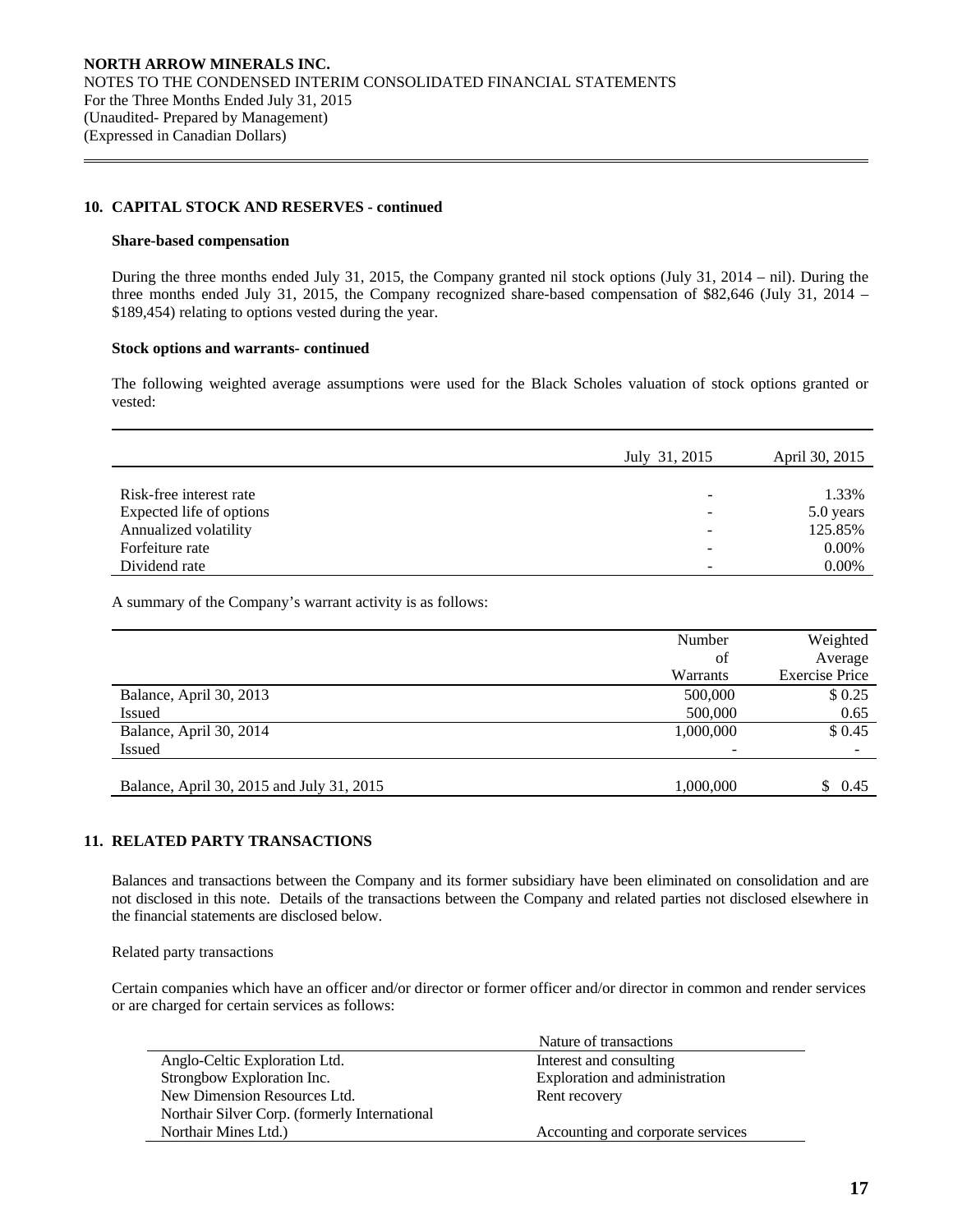## **11. RELATED PARTY TRANSACTIONS - continued**

 $\overline{a}$ 

 The Company incurred the following transactions in the normal course of operations in connection with companies which have an officer and/or director in common.

- a) During the three months ended July 31, 2015, the Company paid or accrued \$nil (2014 \$13,016) for shared administrative and accounting services to Northair Silver Corp., a company that previously had common officers.
- b) During the three months ended July 31, 2015 the Company paid \$nil (2014 \$526) for technical services and rent to Strongbow Exploration Inc., a company with common directors.
- c) During the three months ended July 31, 2015, the Company received \$1,600 (2014 \$nil) for rent from New Dimension Resources Ltd., a company with common officers.
- d) Amounts due to related parties of \$nil (April 30, 2015 \$4,351) are owing to a director or companies with officers/directors in common.

The remuneration of directors and key management personnel during the year ended July 31, 2015 was as follows:

|                                                                               | <b>July 31,</b><br>2015          | July 31,<br>2014           |
|-------------------------------------------------------------------------------|----------------------------------|----------------------------|
| Salaries <sup>1</sup><br>Exploration<br>Share-based compensation <sup>2</sup> | \$<br>61,003<br>11,209<br>69,241 | 40,848<br>9,152<br>120,422 |
| Total                                                                         | \$<br>141,453                    | 170,422                    |

1 – When key management is working specifically on mineral properties their time is capitalized against the mineral property.

2 – Share-based compensation is the fair value of options that have been granted to directors and key management personnel.

# **12. COMMITMENTS**

As at July 31, 2015, the commitment for rental of the Company's office space is as follows:

| Year ending    |          |
|----------------|----------|
| April 30, 2016 | \$49.975 |
| April 30, 2017 | \$49.975 |

# **13. SUPPLEMENTAL DISCLOSURE WITH RESPECT TO CASH FLOWS**

The significant non-cash transactions for the year ended July 31, 2015 were:

a) The Company incurred exploration and evaluation expenditures of \$39,485 (April 30, 2015 - \$214,906) that are included in accounts payable and accrued liabilities at July 31, 2015.